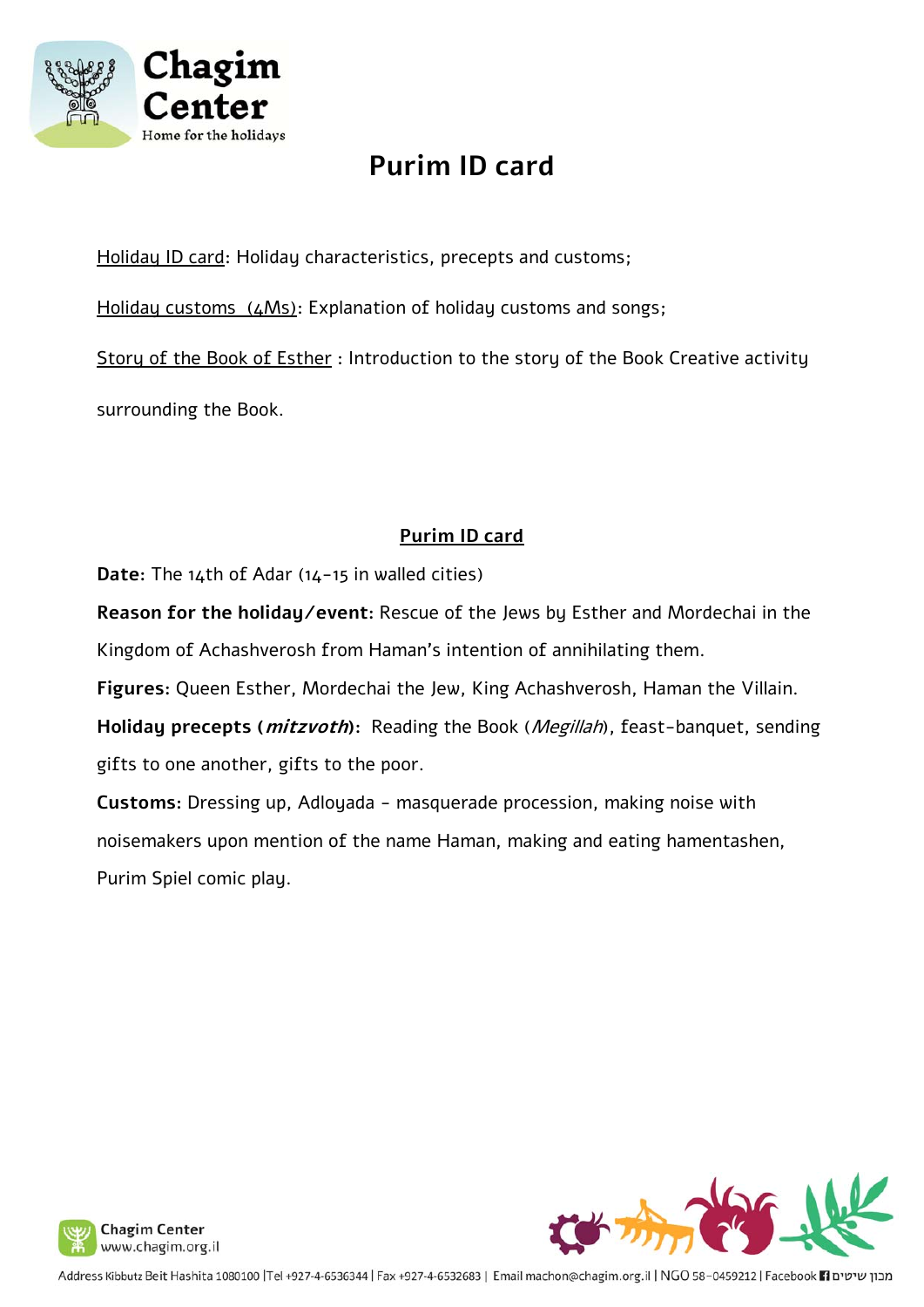

## **Holiday customs**

#### Course of the lesson

(21) To establish this among them, that they should keep the fourteenth day of the month Adar, and the fifteenth day of the same, each and every year: (22) As the days wherein the Jews rested from their enemies, and the month which was turned unto them from sorrow to joy, and from mourning into a good day: that they should make them **days of feasting and joy, and of sending portions one to another, and gifts to the poor**.

Meanings of words: Establish this among them - to observe the holiday; sorrow sadness; mourning - sadness over death / injury; poor - people in need.

#### Joy of Purim

The precept (*mitzvah*) of joy is the common denominator of all Purim precepts. Joy is the most outstanding motif in the last chapters of the Book (8-9). Each Purim holiday precept is designed to create and cultivate joy in its own way.

Purim precepts: Reading the Book (*Megillah*), feast-banquet, sending gifts to one another, gifts to the poor.

#### Reading the Book

The most important precept of Purim is reading the Book; all, both men and women, are obligated to hear the reading of the Book. The Book is read twice: On Purim eve, and on the following day.



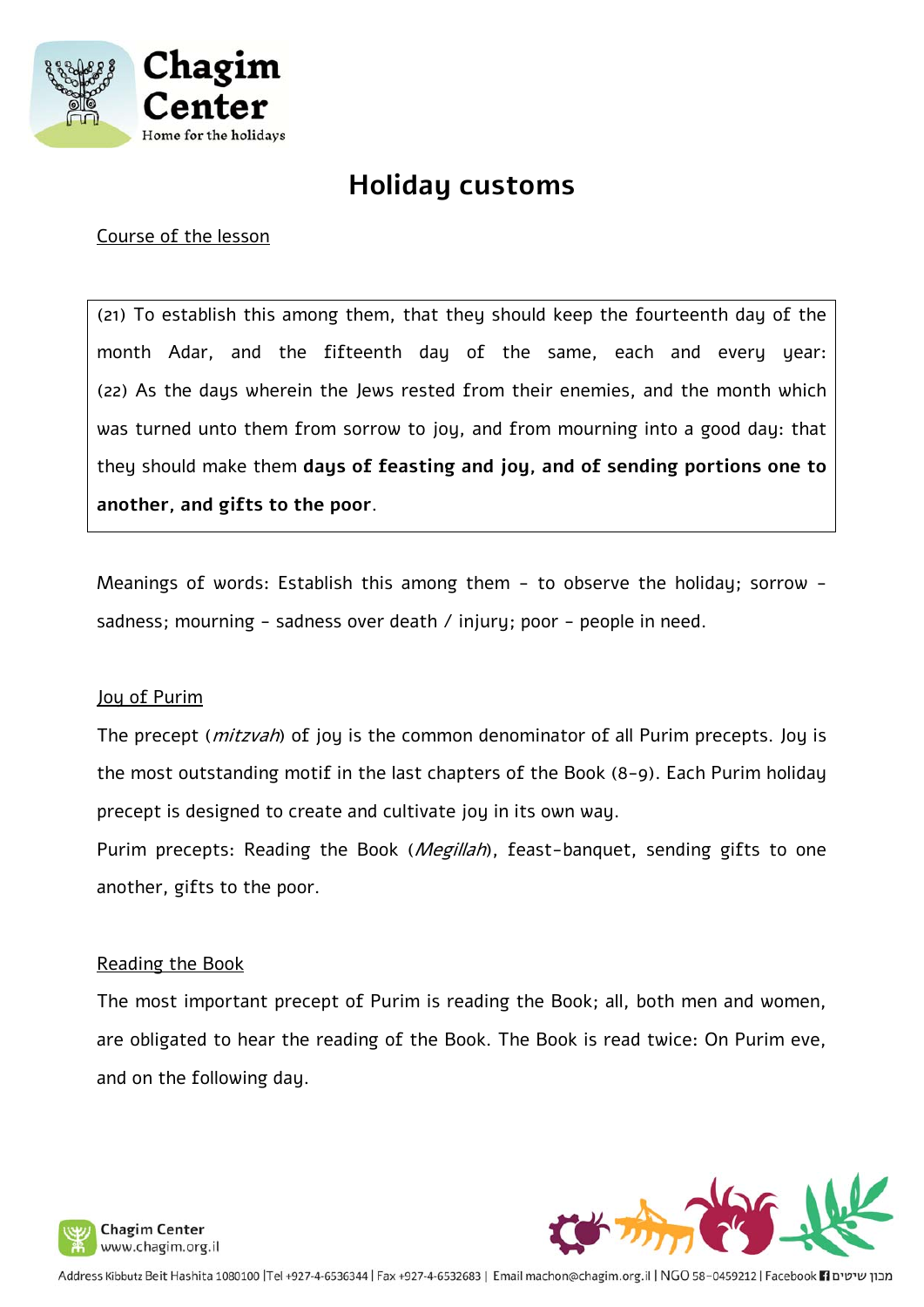

 The Book is read again during the day, because every time observing the holiday for generations is mentioned, the reference is to days: And these days are remembered and done in each and every generation (Esther 9:28). The Hallel is not read on Purim, since reading the Book is considered as the Hallel.

#### Feast and joy (banquet)

The aim of the feast is to cause physical pleasure; such a precept does not exist in other holidays. One interpretation given for this: Haman's decrees were given in order to physically annihilate the nation (as opposed to Chanukah, where they were designed to destroy the nation spiritually). In order to annul this evil decree, the Jews fasted and afflicted their souls. "In every province to which the edict and order of the king came, there was great mourning among the Jews, with fasting, weeping and wailing. Many lay in sackcloth and ashes." (Esther 4:3) When the Jews were saved, the event was celebrated with a feast and with drink, the opposite of fasting and afflicting the soul.

#### Sending gifts [of food]

The aim of this precept is to cultivate mutuality in joyfulness: The person receiving the gift is happy with his portion and the fact that he was remembered; the sender is glad to have caused his friend joy. On the matter of sending the gifts, it is important to note the following points:

 By sending portions, it means the sending of two portions to one person. The Rambam ruled as follows: Wherever the Torah speaks in the plural and does not indicate a number, this means at least two. In our case 'portions' (*manot*) means at least two. From the expression 'one another' we learn that in order to fulfill the obligation of sending gifts [of food], one must send at least two portions to one person.



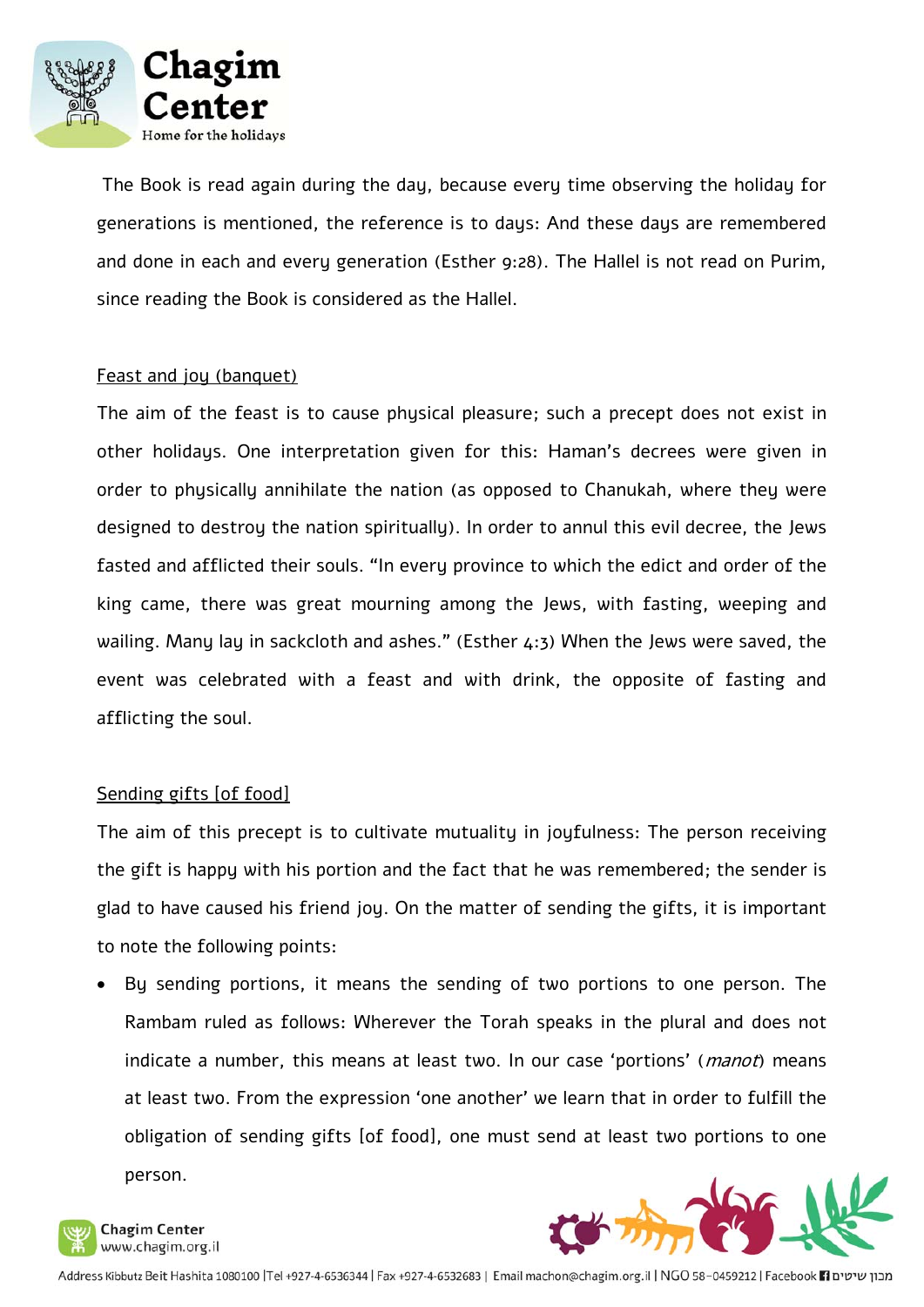

- The portions must be ready to eat. According to the Rambam's ruling, it follows that a person must send his friend portions ready to be feasted on, with no need for preparation (i.e., he shall not send raw ingredients such as flour, sugar or seasoning).
- A person who cannot afford to prepare portions to be sent may suffice with exchanging them with his friend. From other stories in the Gemara, it can be learned that the portions sent should include fine dishes that are not normally served on weekdays. It may be that the Rambam understood that not everyone can afford to provide a fine Purim feast and sending gifts [of food]; hence, the two precepts have been intertwined and replaced their feasts.
- The precept of sending portions applies to every Jew, even the poor. The precepts of sending portions and gifts to the poor obligate every Jew, both men and women, even if they themselves are poor and receive charity.

#### Gifts to the poor

The aim of this precept is that all classes of society should be joyful, even those who may be barred from it due to economic constraints.

#### Order of precepts

The order of precepts is written in the following verse: As the days wherein the Jews rested from their enemies, and the month which was turned unto them from sorrow to joy, and from mourning into a good day; that they should make them days of feasting and joy, and of sending portions one to another, and gifts to the poor. (Esther 9:22).



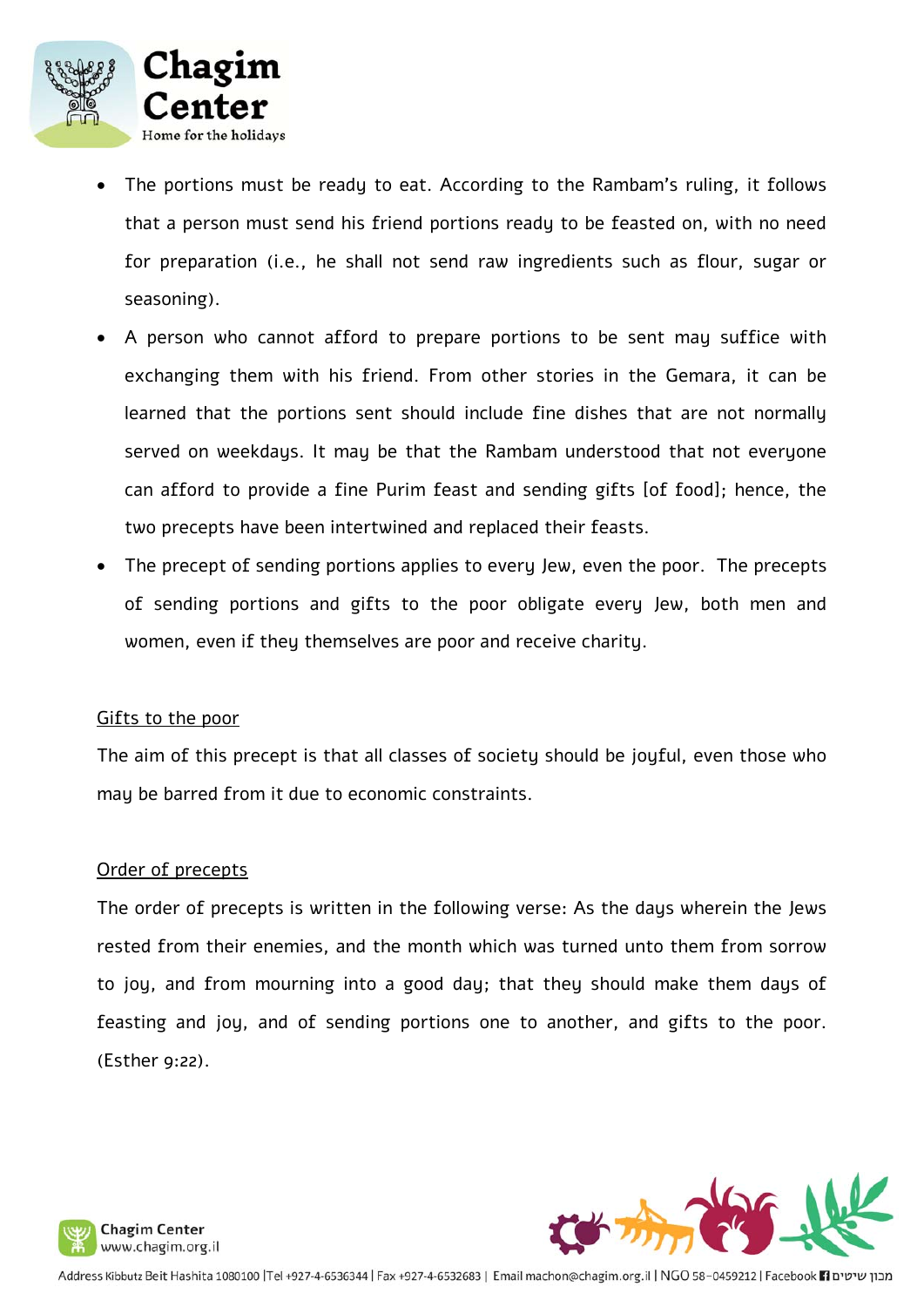

One can tell that the holiday activity begins at home – "feasting and joy", continues to friends with "sending portions one to another," friends of the person fulfilling the precept and, finally, directed towards the poor – "and gifts to the poor" outside the person's home or immediate circle of the celebrator. Thus joy shall reach nearly everyone and be as complete as possible.

From: Joy of Purim, teacher's guide, department of planning and development of study programs



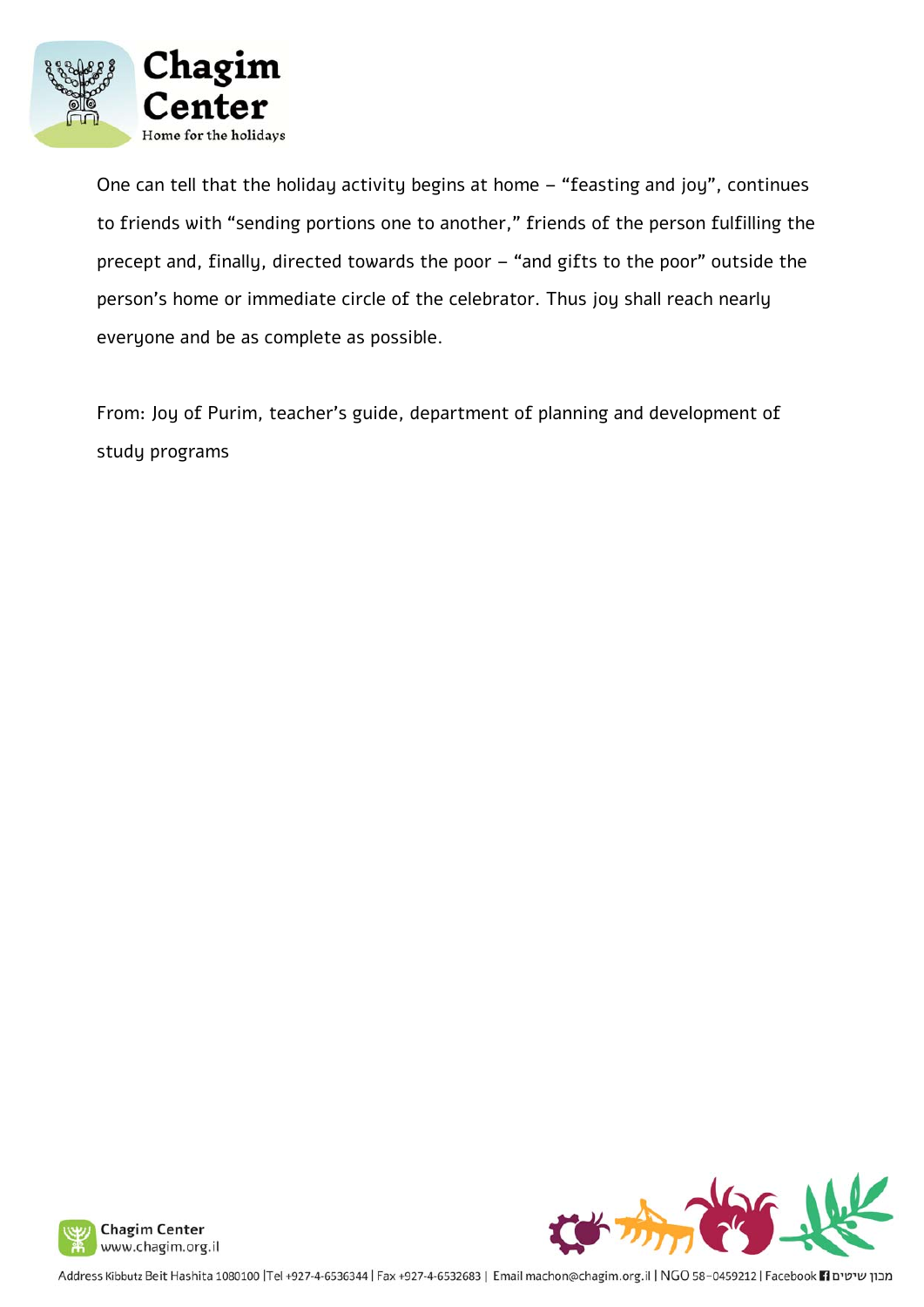

## **Song of masks Lyrics:** Levin Kipnis **Music:** Nahum Nardi

I have a long beard down to my knees My mustache is two cubits long

Is anyone as merry and joyful as me mask, ha ha? Is anyone as merry and joyful as me, mask?

I have horns like a goat

Meanings of words:

Amatayim - length of two cubits (forearms)

Tzohelet - merry (feminine form)

Layish - lion

Tiferet - beauty

**Try to draw one or more of the masks described in the poem.**

and teeth like a lion

Is anyone as merry and joyful...

In front of me is a braid with a ribbon behind me a tail of such beauty

Is anyone as gay and joyful...





Address Kibbutz Beit Hashita 1080100 |Tel +927-4-6536344 | Fax +927-4-6532683 | Email machon@chagim.org.il | NGO 58-0459212 | Facebook 11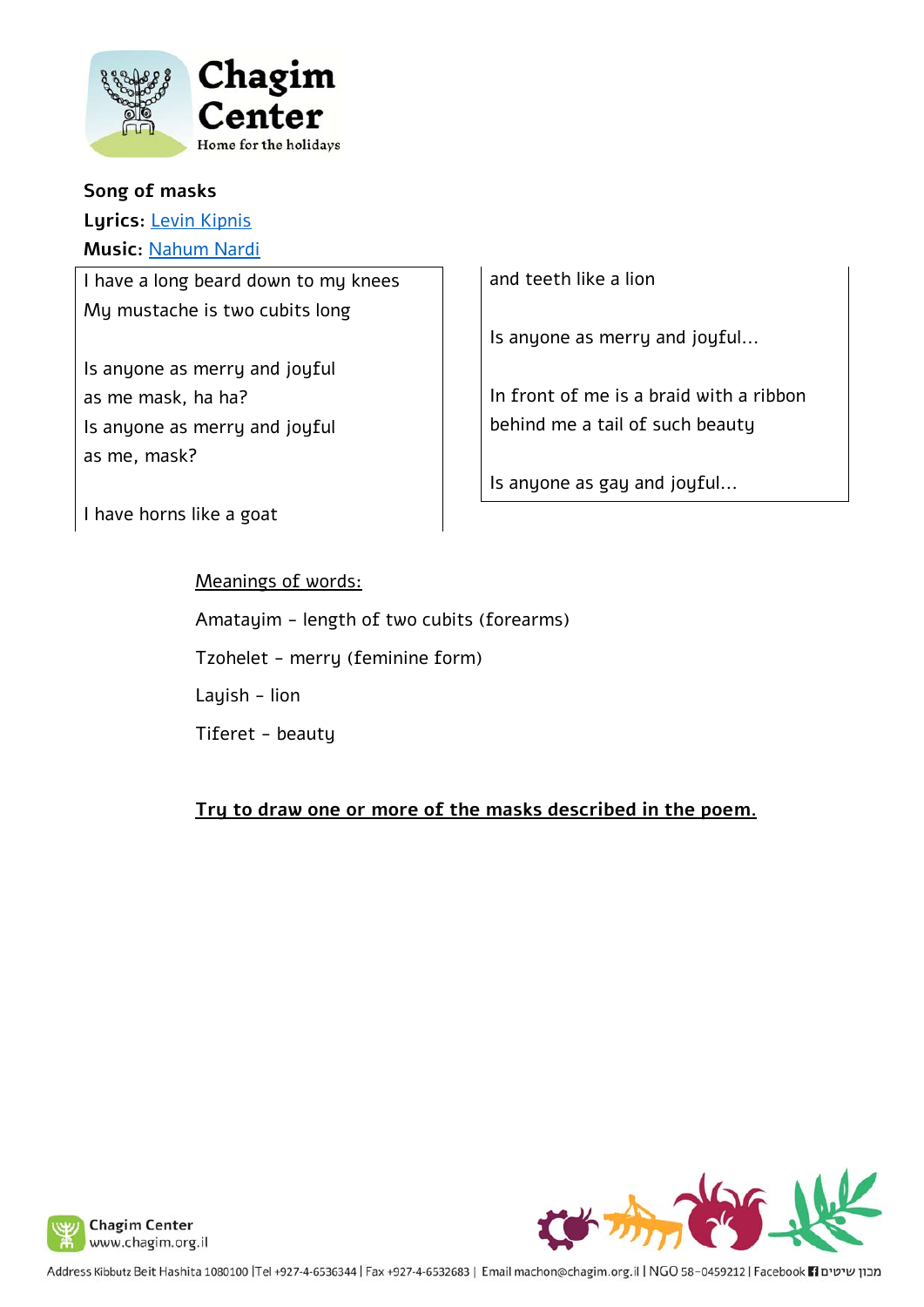

# **The story of the Book of Esther**

# **(adapted for children)**

**a.** 

Many years ago, in the city of Shushan, there lived a king whose name was Achashverosh.

The king once held a feast. The king ordered to bring in Vashti, his wife. He wanted all of the guests to see how pretty she is. He sent his slaves to bring her, but Vashti said: Even if King Achashverosh ordered so, I will not come to the party.

**b.** 

Achashverosh became angry with Vashti and sent her away.

The king wanted a new queen. The king's messengers went out to search the land, and cried: Our master the king is looking for a woman to place a royal crown on her head.

**c.** 

In Shushan there lived a Jew, his name Mordechai. He was the uncle of Esther. Esther was beautiful, good looking and lived in Mordechai's house. The messengers of Achashverosh brought many young girls to the king's palace, and Esther too. King Achashverosh liked Esther best of all. He placed a royal crown on her head, and made her queen instead of Vashti.

Esther did not tell him she was Jewish.

Bigtan and Teresh wanted to kill the king. This became known to Mordechai, and he told the king.



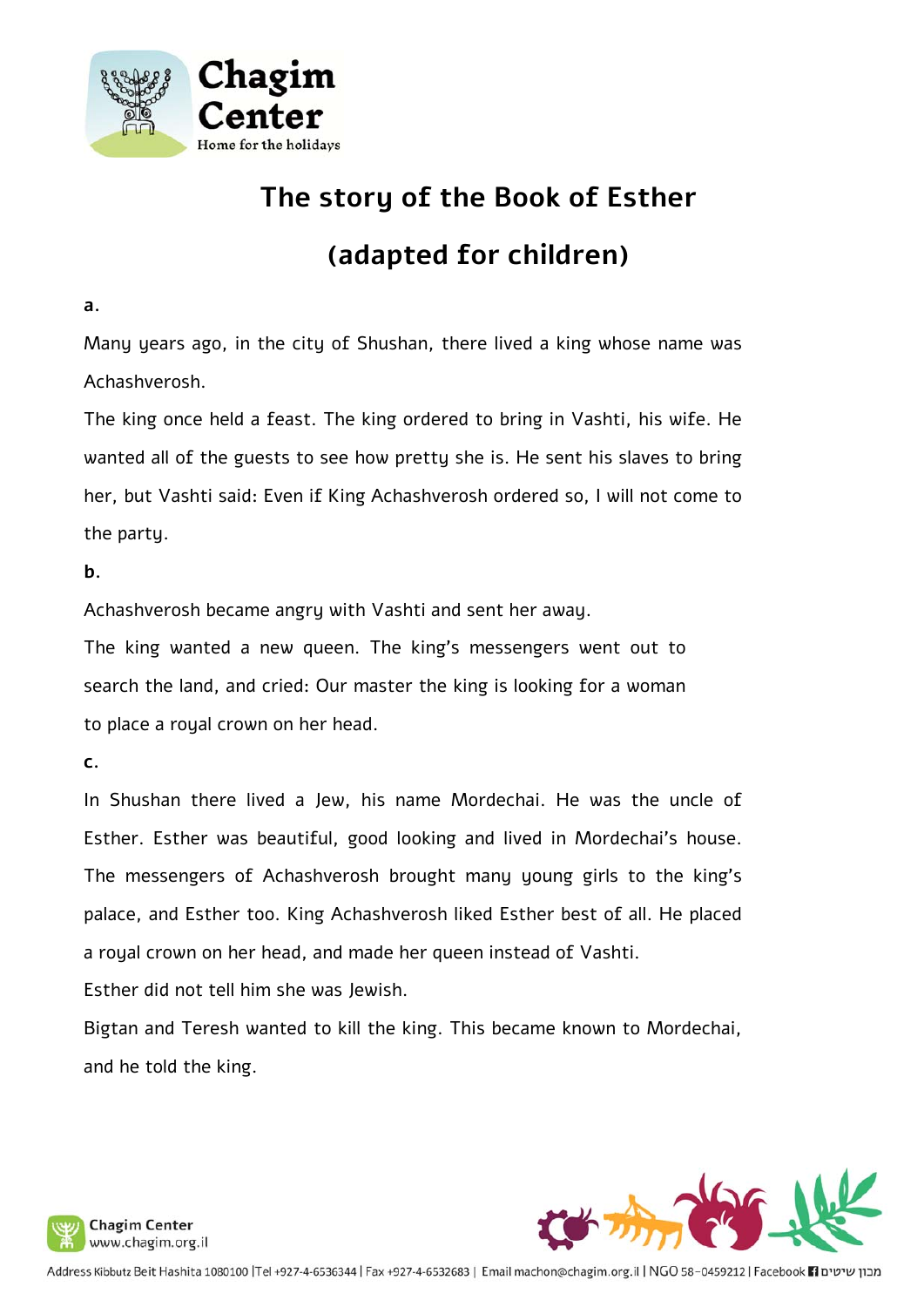

#### **d.**

King Achashverosh had a minister, his name was Haman. Haman was a very evil man. He ordered all people to bow to him. Mordechai the Jew did not want to bow to Haman. Haman the villain was angered and wanted to kill Mordechai and all of the Jews.

**e.**

Haman went to King Achashverosh and told him: The Jews are not following the king's orders, they should all be destroyed. King Achashverosh agreed. Haman cast lots. On the 13th of Adar, all the Jews must be killed and destroyed.

**f.**

Mordechai the Jew heard that Haman wanted to kill all the Jews. He wore a sack and went to Queen Esther to tell her. Queen Esther became very sad. She cried and fasted for three days.

## **g.**

King Achashverosh's sleep wandered at night. He could not fall asleep. He lay in bed and read in his diary that Mordechai had once saved his life. Mordechai had told the king that two of his guards were plotting to kill him. King Achashverosh ordered to hang them from a tree, and wrote this in his diary.

## **h.**

The king thought: How can I reward Mordechai for his good deed? The king asked Haman: What should be done for the man whom the king desires to honor? Haman thought in his heart: They king must mean me.



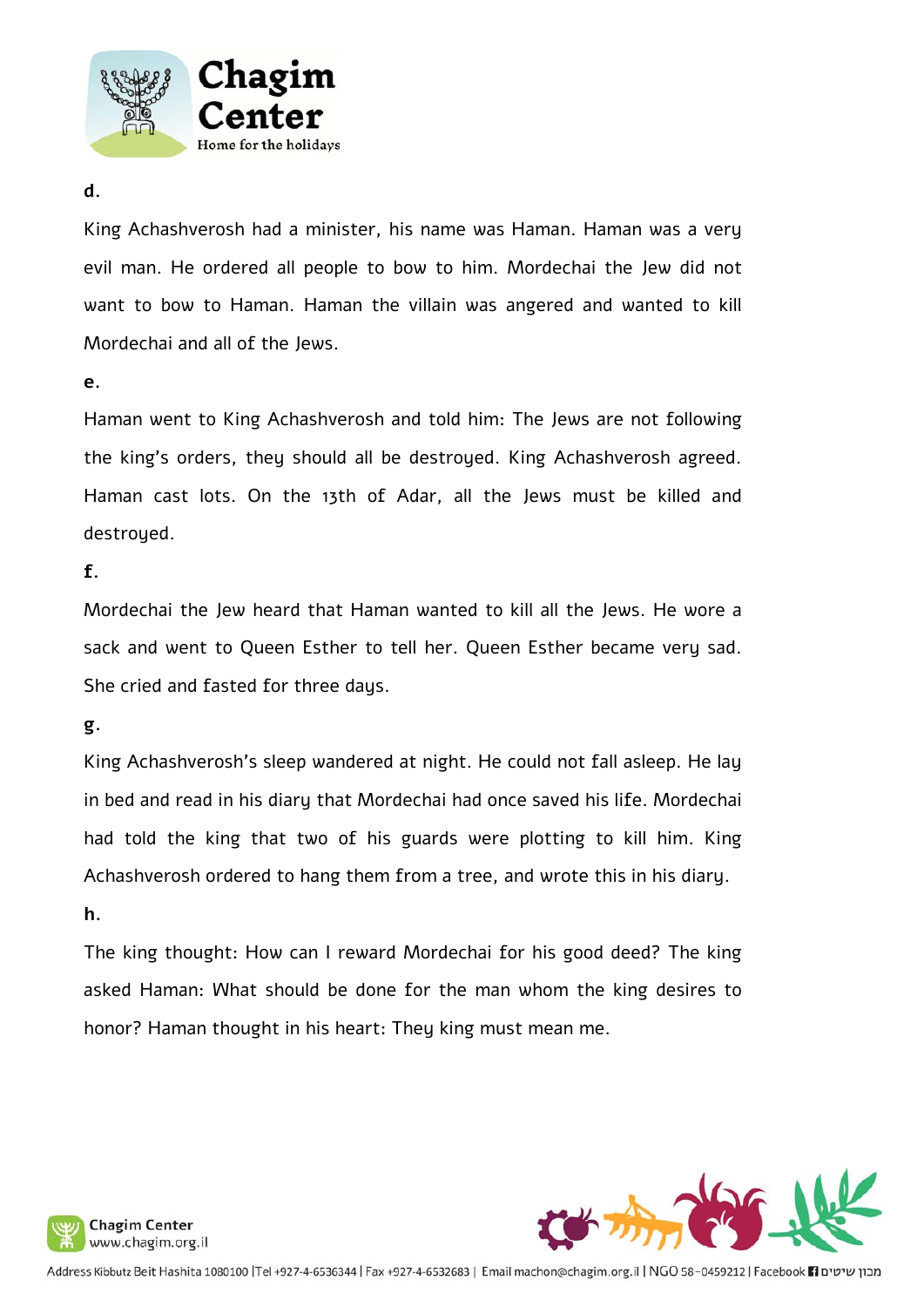

Haman said: He should be dressed in royal clothes and led on a horse in the city, with people calling out loud: Thus shall be done for the man whom the king favors. King Achashverosh replied: Take Mordechai the Jew and do all you just said.

Haman did as the king told. And the wrath of the king subsided.

**i.**

Esther the queen held a banquet. She invited King Achashverosh and Haman. King Achashverosh told Esther: Esther, what is it that you want? Whatever you wish for, I shall give it to you, even if it is half the kingdom.

Esther told him: An evil man wants to kill me and my people. The king asked? Who? Who is this man?

Esther told him: Haman that evil man.

**j.**

The king became angry with Haman and ordered to have him hanged on the tree prepared for Mordechai. The king sent messengers throughout the land and ordered that the Jews should not be killed.

Then Mordechai appeared before the king, wearing royal garments of blue and white, a large gold crown, and a fine purple robe; and the city of Shushan rejoiced and was merry. The Jews had light, and gladness, and joy, and honor.

Since then, each year, the Jews celebrate the Purim holiday on the 14th of Adar. They eat and drink and sending gifts [of food].